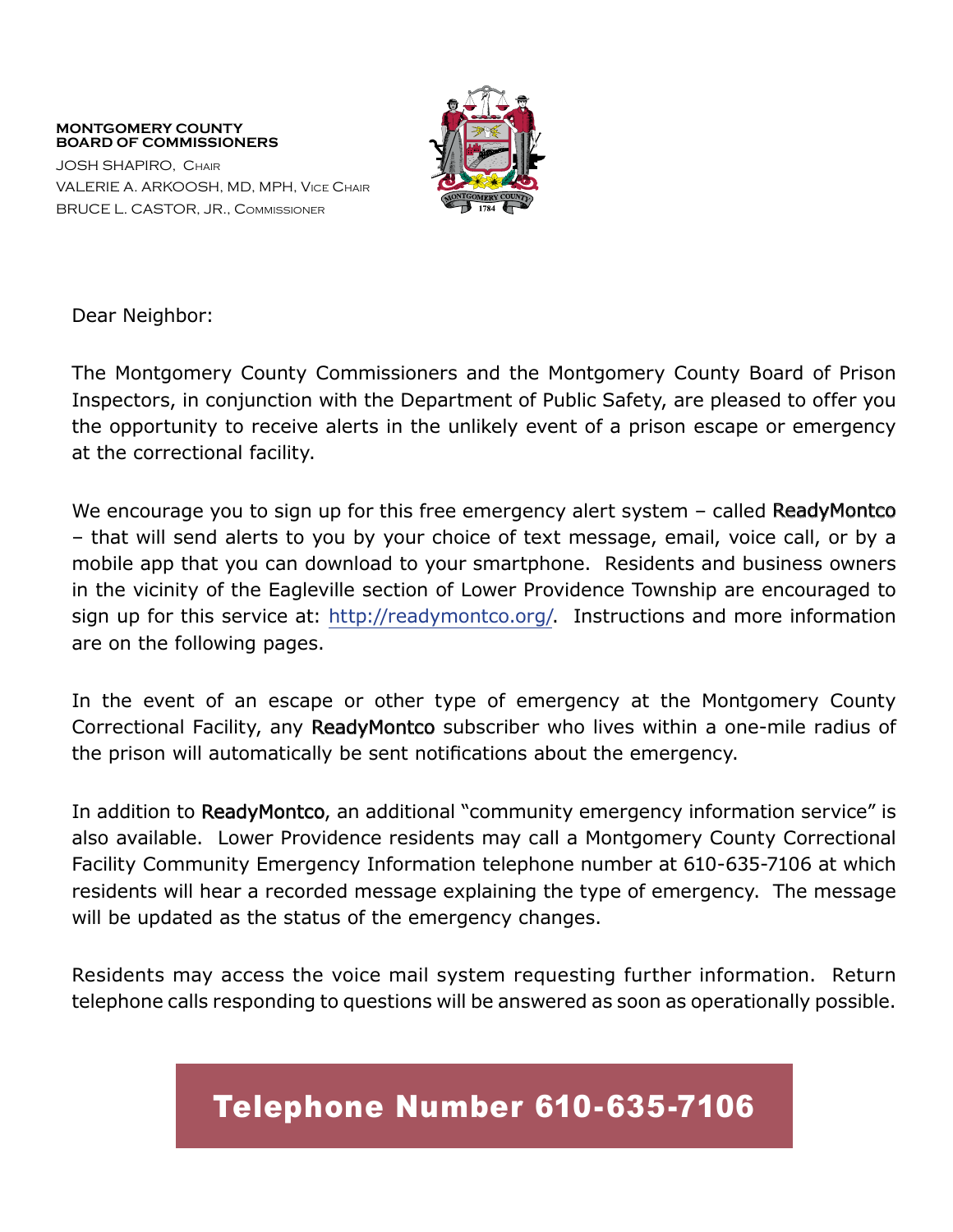

Your official source for notifications about emergencies, severe weather, crime alerts and disasters in Montgomery County, Pennsylvania.



### **Overview**

#### **Welcome to ReadyMontco!**

**ReadyMontco** (formerly known as ReadyNotify) is your official source for notifications about emergencies, severe weather, crime alerts and disasters in Montgomery County, Pennsylvania.

#### **How It Works**

When there is a potential safety hazard or concern in your area, you will receive a notification. Notifications come in many forms, including text messages, emails, voice calls, and mobile app alerts. The devices we will contact you on and the order in which we will do so is completely customizable. You might want a text message first, and then a follow up email. Alternatively, you might prefer an email first, with a voice call if you don't respond. You have to enter at least two contact paths, and can provide up to 11.

There may be situations in which public safety personnel will need to know if you have received a message. **ReadyMontco** enables us to do so. If you confirm that you have received the alert, you will not be contacted by any subsequent methods regarding that particular notification. If you do not confirm, the system will continue to attempt to reach you at all of the contact paths that you have registered.



### **Sign up for Notifications**

Are you READY to begin? If so, go online and type **ReadyMontco.org** into your browser (see diagram on next page.) Click on the Sign Up tab at the top of the page. You will be prompted to enter basic contact information, including your name, addresses (home, office, school, home of a loved one, etc), and paths through which we can contact you, such as email, text messaging, voice calling, and/or TTY/TTD. If you have a smart phone,

be sure to download Everbridge Mobile Member from the App Store on your iPhone or Android.









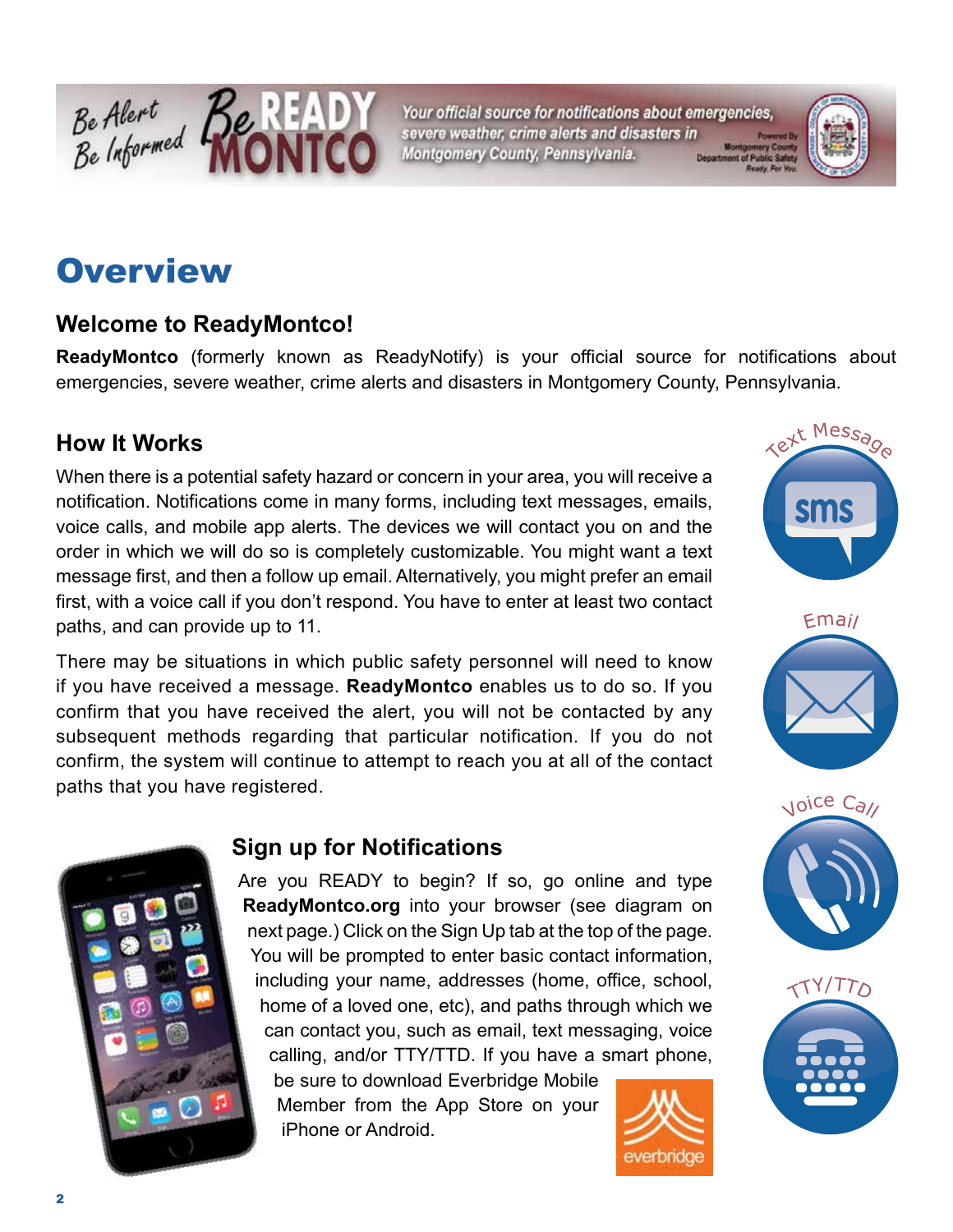**ReadyMontco** only sends alerts specific to Montgomery County. **Therefore, the address you provide must be located within Montgomery County.** If you believe that your address of interest is located within Montgomery County and still have difficulty with registration, please send us an email [toeverbridgesupport@montcopa.org](mailto:toeverbridgesupport%40montcopa.org?subject=ReadyMontco%20-%20Difficulty%20Registering).

The registration process also contains a My Information tab. If you, a family member, or someone you live with have an Access or Functional Need and will need assistance during an emergency, this page is especially important! (See diagram on page 4.) It is up to each municipality to determine how they wish to utilize this information, and while it is not a promise of specialized service, it is our goal to use the information you provide to plan for your safety during a disaster or emergency.

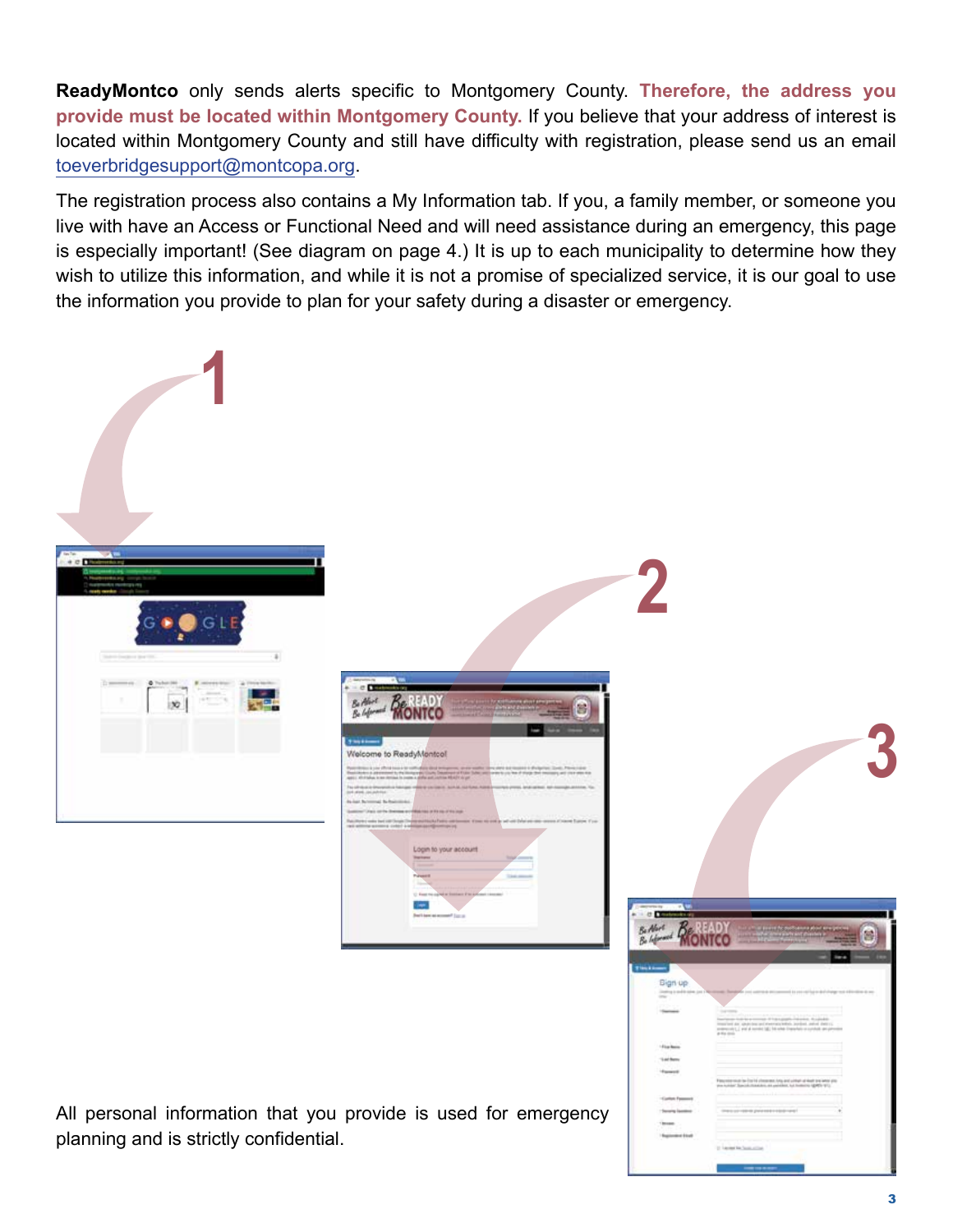#### **Editing your Profile**

You can edit your profile at any time in the **ReadyMontco** portal. Click Edit next to any section to add, update, or remove locations, alert subscriptions, or contact paths. If you would like to unsubscribe from the system completely, please send an email to [everbridgesupport@montcopa.org](mailto:everbridgesupport%40montcopa.org?subject=ReadyMontco%20-%20Unsubscribe)

| readymontco.org                                                                                                                                      |                                                                                                               |      | Your official source for notifications about emergencies,                                                                                                                     |                  |
|------------------------------------------------------------------------------------------------------------------------------------------------------|---------------------------------------------------------------------------------------------------------------|------|-------------------------------------------------------------------------------------------------------------------------------------------------------------------------------|------------------|
| Be Alert<br>Be Informed Re                                                                                                                           |                                                                                                               |      | severe weather, crime alerts and disasters in<br><b>Montgomery County</b><br>Montgomery County, Pennsylvania.<br><b>Department of Public Safety</b><br>Ready. For You         | Powered By       |
| Welcome JulianaMG<br>? Help & Answers                                                                                                                | Logout                                                                                                        |      | Home                                                                                                                                                                          | FAQs<br>Overview |
| My Profile                                                                                                                                           |                                                                                                               | Edit | <b>My Alert Subscriptions</b>                                                                                                                                                 | Edit             |
| Username:<br><b>First Name:</b><br><b>Last Name:</b>                                                                                                 | John4321<br>John<br>Doe                                                                                       |      | Community Info > Pottstown Borough<br>Community Information<br>Community Info > Norristown Borough<br>Community Information                                                   |                  |
| <b>Registration Email:</b><br>TEXT#1 (10 Digit #):<br><b>Personal Email:</b><br><b>Business Email:</b><br>Mobile Phone #1:<br><b>Business Phone:</b> | johndoe@gmail.com<br>610-000-0000<br>johndoe@gmail.com<br>jdoe@mybusiness.com<br>610-000-0000<br>610-000-0000 |      | <b>Community Info &gt; Abington Township</b><br>Community Information<br><b>Montgomery County Alerts &gt; Montgomery County</b><br>Community Information<br>21 Weather Alerts |                  |
| My Locations                                                                                                                                         |                                                                                                               | Edit |                                                                                                                                                                               |                  |
| Home:<br>Work:                                                                                                                                       | 100 Somewhere Boulevard<br>200 Greatplace Road                                                                |      |                                                                                                                                                                               |                  |
| My Information                                                                                                                                       |                                                                                                               | Edit |                                                                                                                                                                               |                  |
| Do any of these<br>conditions apply to<br>$you?$ :                                                                                                   | Hearing Impairment, Medications that<br>must be taken with you if evacuated                                   |      |                                                                                                                                                                               |                  |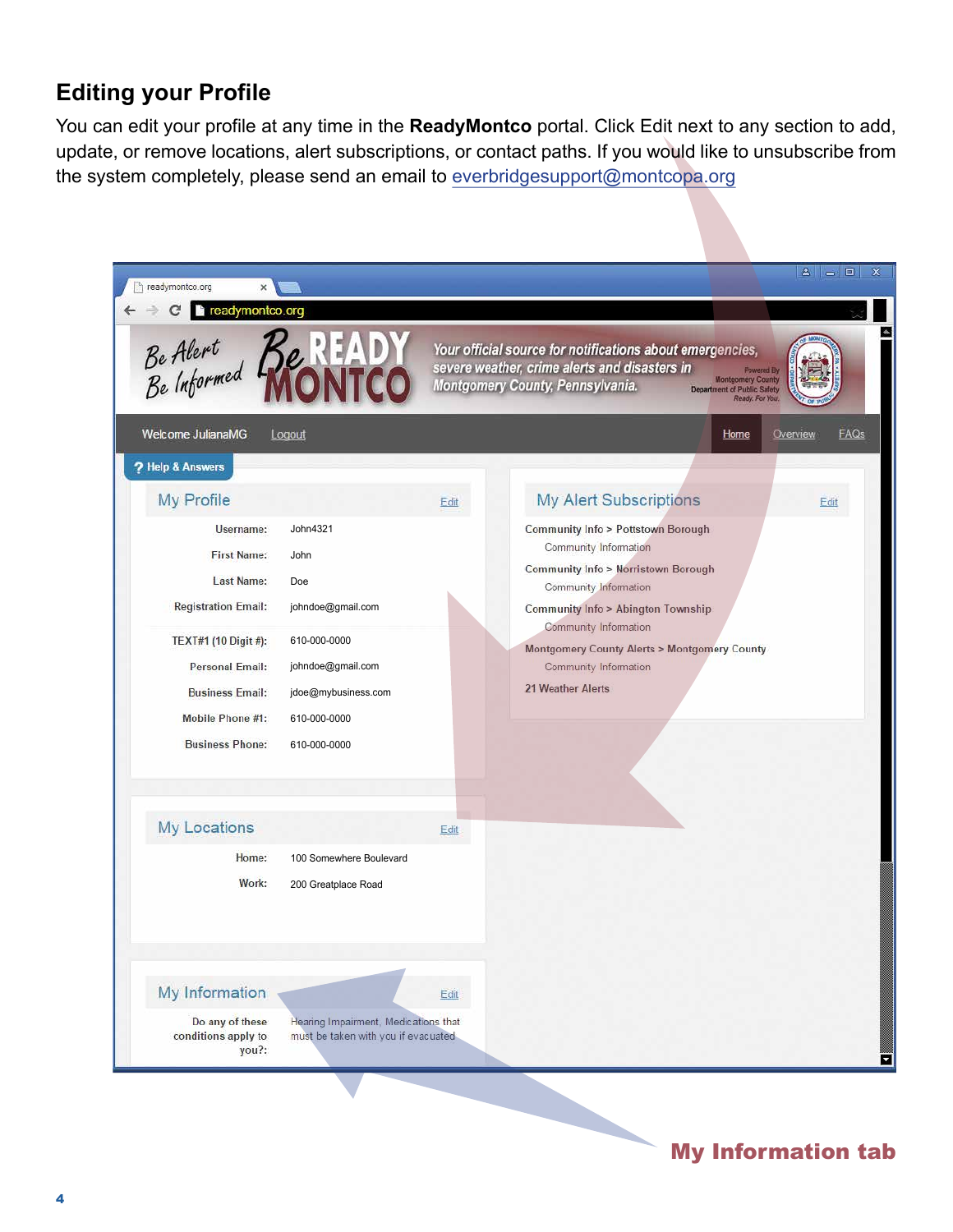## ReadyMontco: Frequently Asked Questions

#### *What is ReadyMontco?*

**ReadyMontco** is a mass notification system that allows you to receive emergency and community notifications via your preferred delivery method for locations you are interested in. These locations can include your home, work place, school, or those same locations for family members or loved ones.

#### *How does ReadyMontco work?*

When you set up your account, you choose the way you want to get notifications. In an emergency, **ReadyMontco** will send a notification to the devices and emails attached to your account in the order you have chosen. Read these messages right away and follow the instructions. More instructions may be sent during the emergency, so keep your devices near you.

#### *What is a ReadyMontco account?*

Your **ReadyMontco** account is a record that is comprised of your profile, locations, additional information and alert subscriptions. The account contains contact information, such as your name, locations, phone number(s), and email addresses where you like to receive emergency and community notifications. You control this information and can change it any time. You should sign up for a **ReadyMontco** account if you live, work, or spend time in Montgomery County, or if you have a family member or loved one that does.

#### *How do I sign up?*

Go to <http://ReadyMontco.org> and click on the "Sign Up" tab in the upper right corner.

#### *When will it be used?*

This system will be used to notify you about imminent threats to health and safety as well as to send informational notifications that affect locations of your choosing. Administrators will send notifications regarding events such as severe weather, flooding, gas leaks, and police activity.

#### *Will this service cost me anything?*

It is free to sign up for **ReadyMontco** and you can choose the types of notifications you want to receive and how you want to receive them. Your wireless carrier may charge you a fee to receive text messages on your cell phone or wireless device. Contact your carrier to find out how much these messages may cost you with your current plan. You can choose to stop receiving notifications via your cell phone or wireless device at any time.

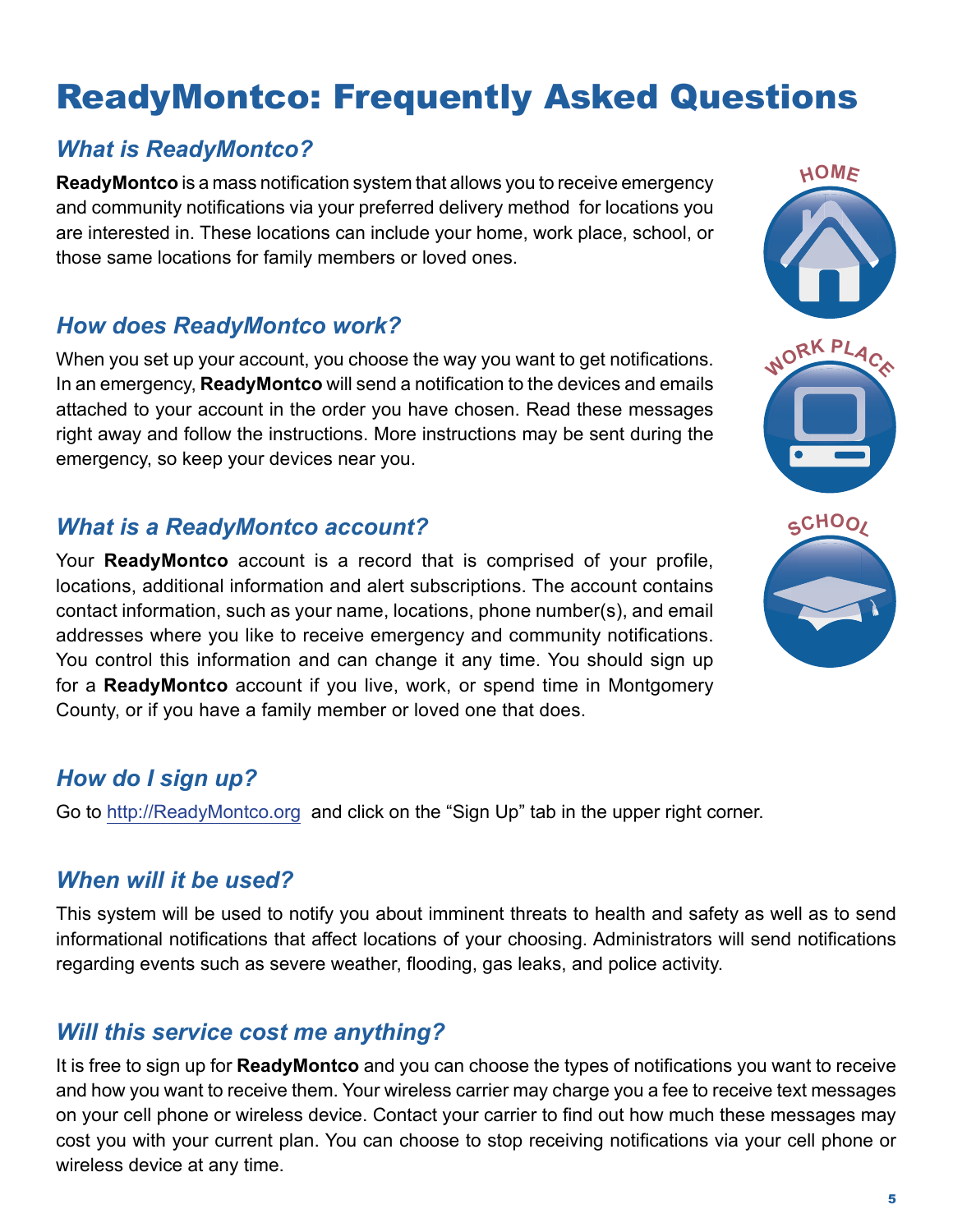#### *What if my phone number or email changes?*

The system is only as good as the information you provide. If your contact information changes, please visit your profile and update your information as soon as possible.

#### *How many devices and email addresses can I sign up?*

You can sign up a combination of eleven devices and email addresses. Notifications will be sent to your devices and email addresses in the order that you choose, and will be sent to ALL of your devices until you confirm receipt of the notification. For example, if you sign up the same phone number as a Mobile device, a TEXT device, and a Phone device, you will be contacted at that number three times - twice via phone call and once via text. Choose your devices and the order you wish to be contacted on them thoughtfully.

#### *Will my contact information be shared with others?*

No. The information that you provide will be used only for this Organization for notification purposes. We will not give or sell your contact or location information to any vendor or other organization.

#### *Who sends the notifications?*

Local officials in Montgomery County will send the notifications. Notifications may be sent to everyone who has a **ReadyMontco** account or to groups of individuals, depending on the type of notification.

#### *What is the Additional Information tab and what is it used for?*

The additional information tab gives you an opportunity to provide more information to your municipality emergency management, which may be useful during an emergency or disaster in your area. This tab also serves as a way to store information previously contained in the Special Needs Registry, which has been absorbed by **ReadyMontco**. Provision of this information in no way guarantees specialized service during an emergency or disaster in your area, but helps municipality emergency management in planning and preparing for, and responding to emergencies and disasters in your community.

#### *What times of day will notifications be sent?*

Emergencies can happen at any time and it is our goal to send you critical information as quickly as possible.

#### *How do I prevent SPAM from blocking my notifications?*

Internet Service Providers (ISPs) use different methods to stop unwanted email (junk or spam) from being delivered to users' mailboxes. Sometimes, **ReadyMontco** notifications may not be received if they are flagged as spam. Notifications will be delivered from the domain everbridge.net. Please check your spam folder to ensure that you are receiving your notifications.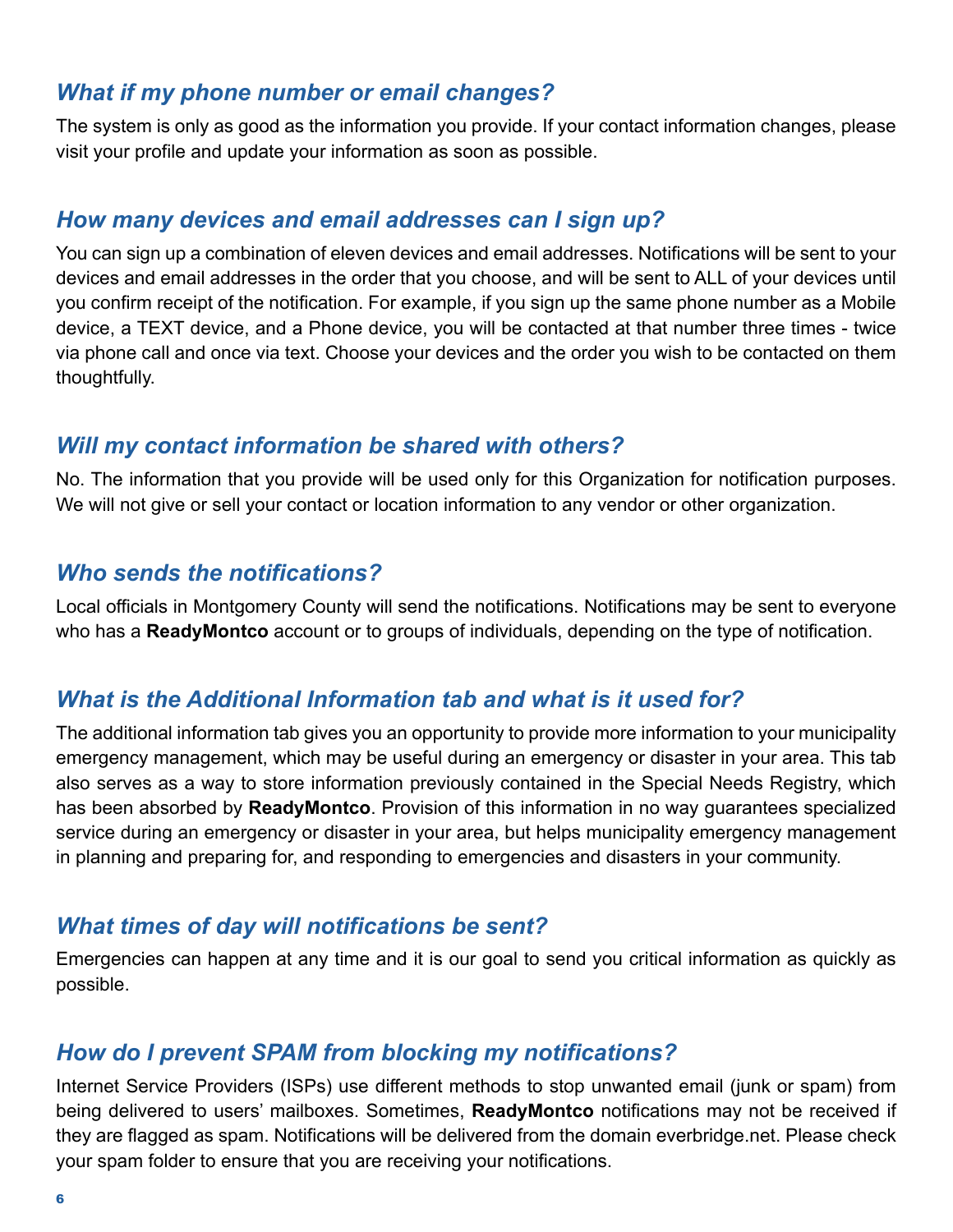#### *How do I confirm that I received the notification?*

If the notification you receive requires confirmation, you will be prompted for that confirmation on each device you have registered. A notification sent to your email will prompt you to click on a link to confirm receipt. A notification sent to your phone, will prompt you to press number 1 to confirm. A notification sent to your cell phone via text will prompt you to reply yes via text to confirm. Once you confirm receipt of the notification, you will not be contacted with the same notification on other devices

#### *What should I do if I forget my username or password?*

The login page at [ReadyMontco.org](http://www.readymontco.org/) has a Forgot username and a Forgot password link. The links will direct you to another page that will request your registration email and an answer to your security questions. Please note that your answer is case sensitive. Once you provide the requested information, you will receive an email at your registered email address to reset your username and/or password.

#### *I still can't log in. What should I do now?*

Which browser are you using? **ReadyMontco** is most compatible with Mozilla Firefox and Google Chrome. It is currently not very compatible with IE and Safari.





#### *I have questions or concerns that are not addressed in the FAQ. Whom can I contact?*

For further issues or concerns, send an email to [everbridgesupport@montcopa.org](mailto:everbridgesupport%40montcopa.org?subject=ReadyMontco%20-%20Question%20or%20Concerns%20not%20Addressed%20in%20the%20FAQ). Please specify in your email that **ReadyMontco** is the system you are having issues with or concerns about.